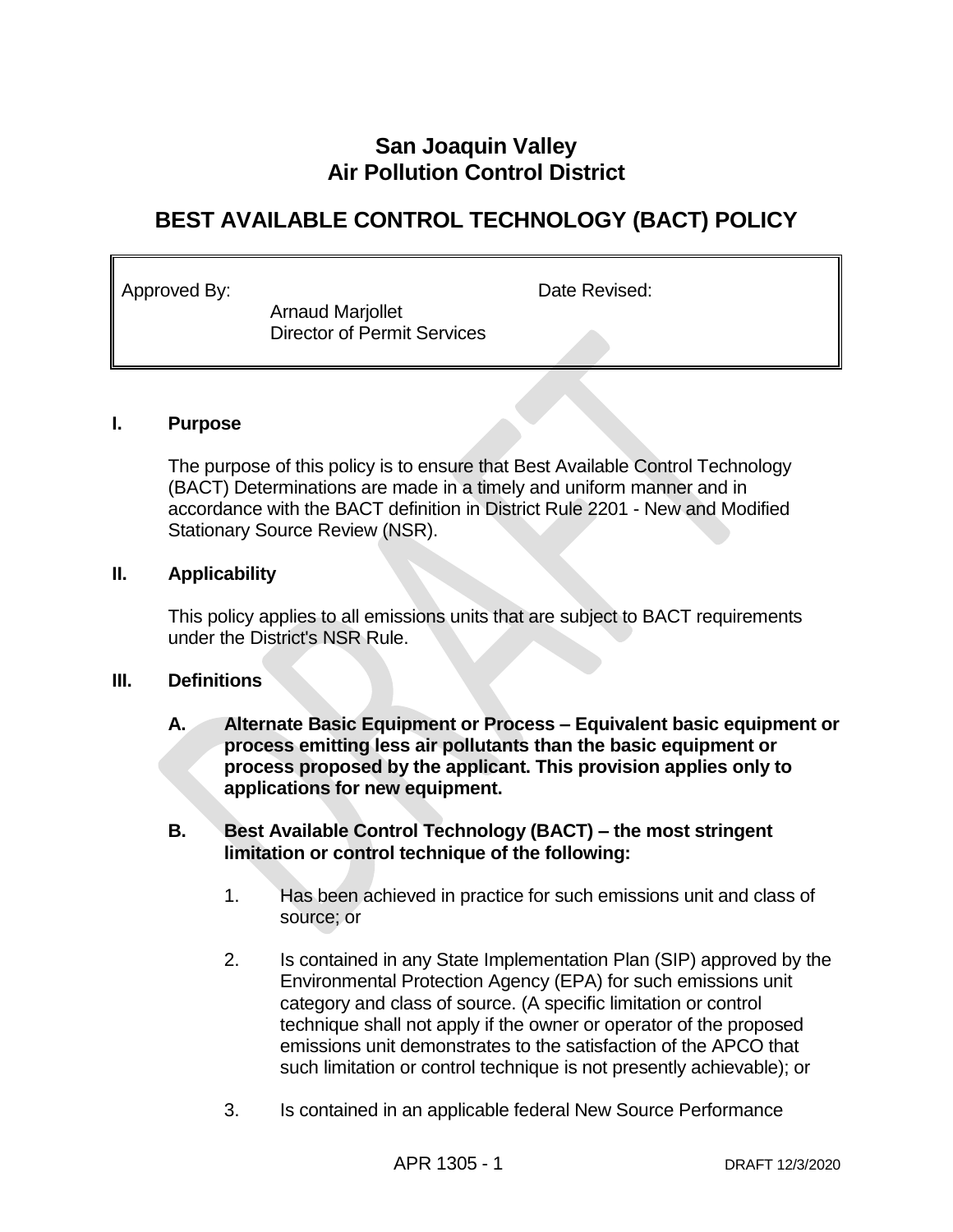Standard; or

4. Is any other emission limitation or control technique, including alternative basic equipment or process or changes of control equipment, found by the APCO to be technologically feasible for such class or category of sources or for a specific source, and cost effective as determined by the APCO.

#### **C. Cost Effectiveness Threshold – the threshold, above which a control alternative is not cost effective.**

| NOx    | ာဝ  | <b>VOC</b> | SOx    | <b>PM10/PM2.5</b> |
|--------|-----|------------|--------|-------------------|
| 31,200 | 400 | 31.200     | 23,200 | 4,500             |

Cost Effectiveness Thresholds (\$/ton):

These thresholds do not directly apply to analyses for control options that would control multiple pollutants. For options that would control more than one pollutant, a Multi Pollutant Cost Effectiveness Threshold (MCET) shall be calculated.

The cost effectiveness threshold shall be adjusted annually based on the California Consumer Price Index as compiled and reported by the Department of Industrial Relations and rounded up to the nearest \$100.

If there is not a cost threshold for a pollutant for which BACT is required, the threshold for the most similar pollutant shall be utilized. For example, since ammonia is a PM<sup>10</sup> precursor, the PM<sup>10</sup> cost threshold would be utilized to determine the cost effectiveness of an ammonia control option.

# **D. District Standard Emissions:**

For new emission units, District Standard Emissions are equal to the emissions level allowed the by the applicable San Joaquin Valley Air Pollution Control District (District) rule once the final compliance date for the rule has passed. The emission limits in the applicable District prohibitory rule shall be those that the particular emission unit would be subject to. If the applicable rule has both standard and enhanced compliance options, the standard compliance option date and emission standard shall be used.

For currently permitted emission units, District Standard Emissions are equal to the emissions level allowed by the current PTO. If the rule level that the unit is currently subject to is lower than the permitted limit, the applicable rule level shall be used.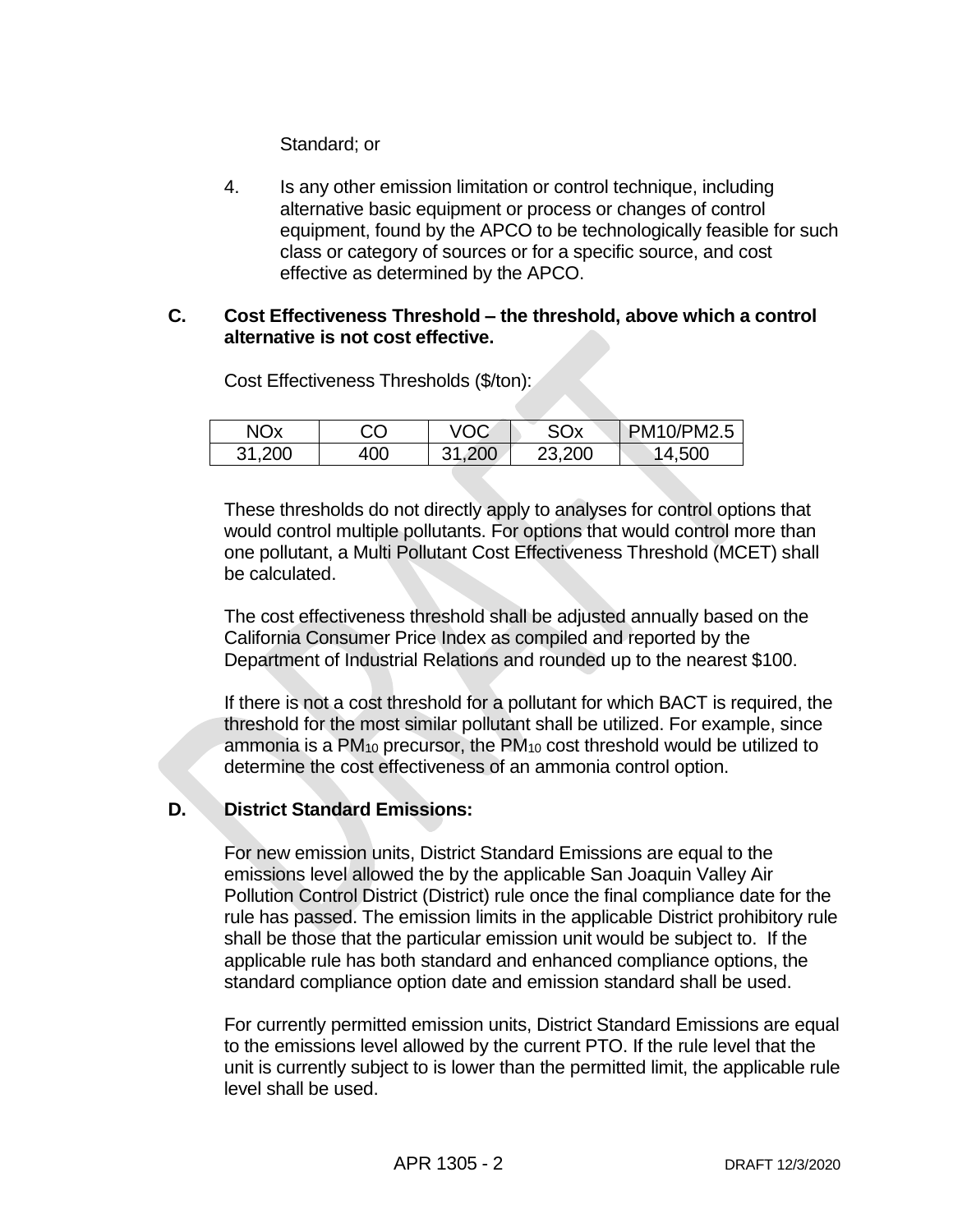If there is no District prohibitory rule limit that applies to the new emission unit or if the existing emission unit does not have permitted emission limits, District Standard Emissions shall be set equal to commercially available emissions levels (as determined by an industry survey) for similar units. If insufficient information is available to make a determination regarding commercially available emissions levels, District Standard Emissions shall be estimated based on EPA's Compilation of Air Pollutant Emission Factors (AP-42), or other references determined by the District to be appropriate.

#### **E. Equipment Life:**

An equipment life of 10 years shall be used in cost effectiveness calculations unless a different equipment life is determined by the District to be more appropriate.

#### **F. Interest rate:**

The interest rate used in cost effectiveness calculations shall be determined annually as follows:

- 1) Determine the three year moving average for the previous three years of the annual US Treasure 10-year constant maturity rate security interest rate (see [https://fred.stlouisfed.org/series/DGS10#0\)](https://fred.stlouisfed.org/series/DGS10#0)
- 2) Add two percentage points to account for incremental risk
- 3) Round up the result to the next highest integer

# **G. Multi-Pollutant Cost Effectiveness Threshold (MCET):**

A cost threshold calculated to determine whether an emission control alternative that would control more than one pollutant would be cost effective. Only pollutants for which BACT is triggered shall be included in the calculation. The MCET is calculated as follows:

 $MCET = \sum$ (ton emission reduction pollutanti)\* (cost effectiveness threshold pollutanti)

**H. Small emitter –** a small emitter is any stationary source with annual, postproject potential emissions less than 2 tons per year of each affected pollutant or maximum daily emissions below the following levels:

| Pollutant    | Maximum Daily Emissions (lb /day) |
|--------------|-----------------------------------|
| <b>VOCs</b>  | 30                                |
| NOx (as NO2) | 40                                |
| $PM_{10}$    | 30                                |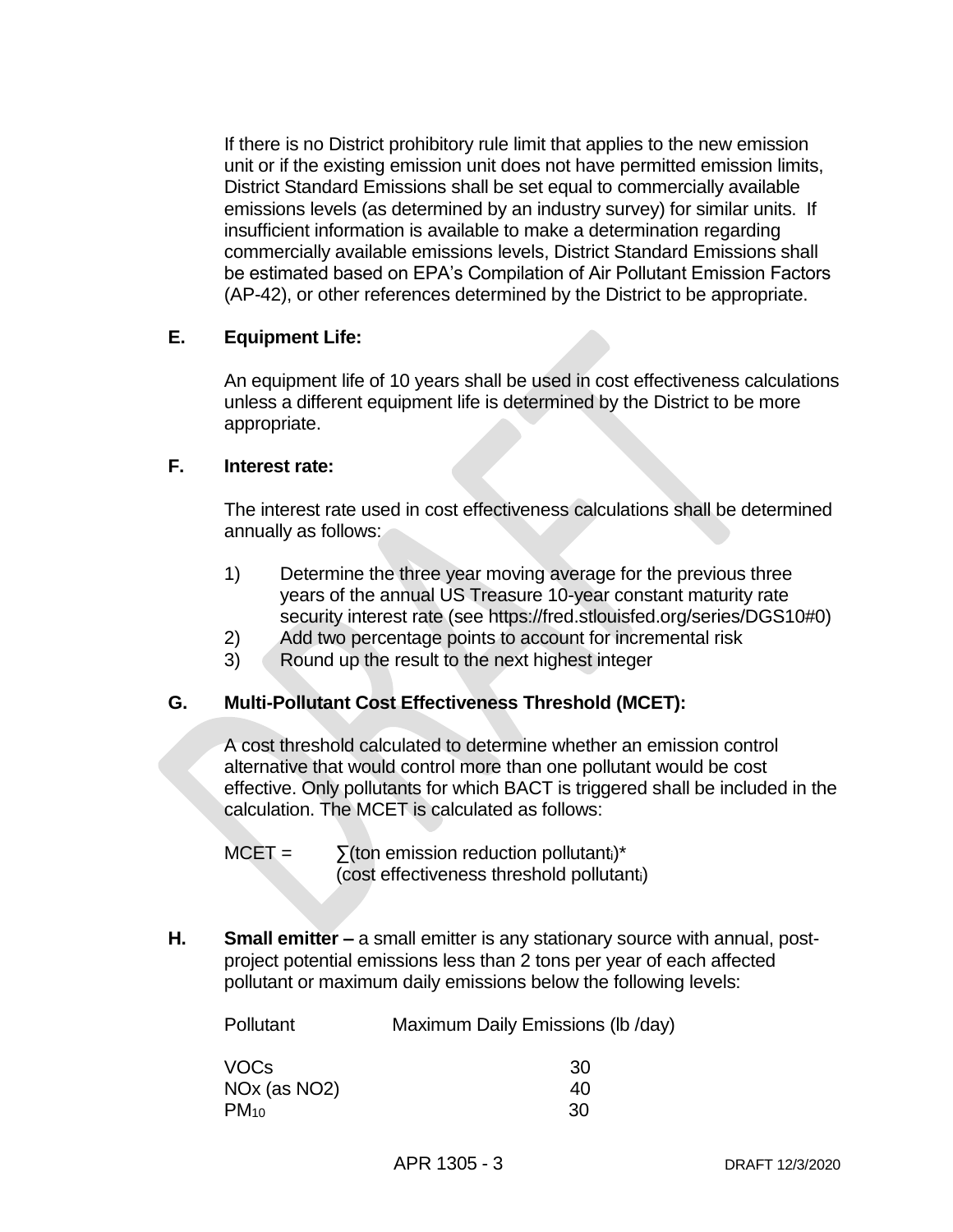| SOx (as SO2) | 30  |
|--------------|-----|
| CO           | 220 |

A facility with an annual, post-project potential to emit which exceeds both the daily and the annual limits for at least one of the criteria pollutants is not a small emitter.

#### **I. Technologically Feasible:**

A practically applicable emission control technology or technique that, based on physical, chemical, and engineering principles, could be applied to the specific class and category of source in a commercial setting. Technologically feasible control options have not been achieved in practice.

#### **IV. BACT Determination Cutoff Date**

For emission sources that apply for an Authority to Construct prior to installation or alteration of an emissions unit, BACT Determinations are to be based upon the control technologies and methods for the same or similar source categories, listed in the District's BACT Clearinghouse on the date the application is deemed complete.

If the proposed emission source is not covered in the District's BACT Clearinghouse as of the date the application is deemed complete, then all other control technologies or methods available as of the date the application is deemed complete must be considered in determining BACT for the project.

In any case, for projects subject to the requirements of District Rule 2201, if written public comments subsequent to the District's preliminary decision identify other control technologies or methods, such technologies or methods must be considered in determining BACT prior to taking final action on the application.

Additionally, subsequent to deeming an application complete, if the District determines that an existing BACT guidelines does not identify the most stringent level of emissions that has been achieved in practice or is technologically feasible, such levels of emissions must be considered in determining BACT requirements prior to taking final action on such an application.

#### **V. District's BACT Clearinghouse**

To assist applicants in selecting appropriate control technology for new and modified sources, and to assist the District staff in conducting the necessary BACT analysis, the District will actively update and maintain a BACT Clearinghouse on the District's website.

The approval of the Director of Permit Services must be obtained prior to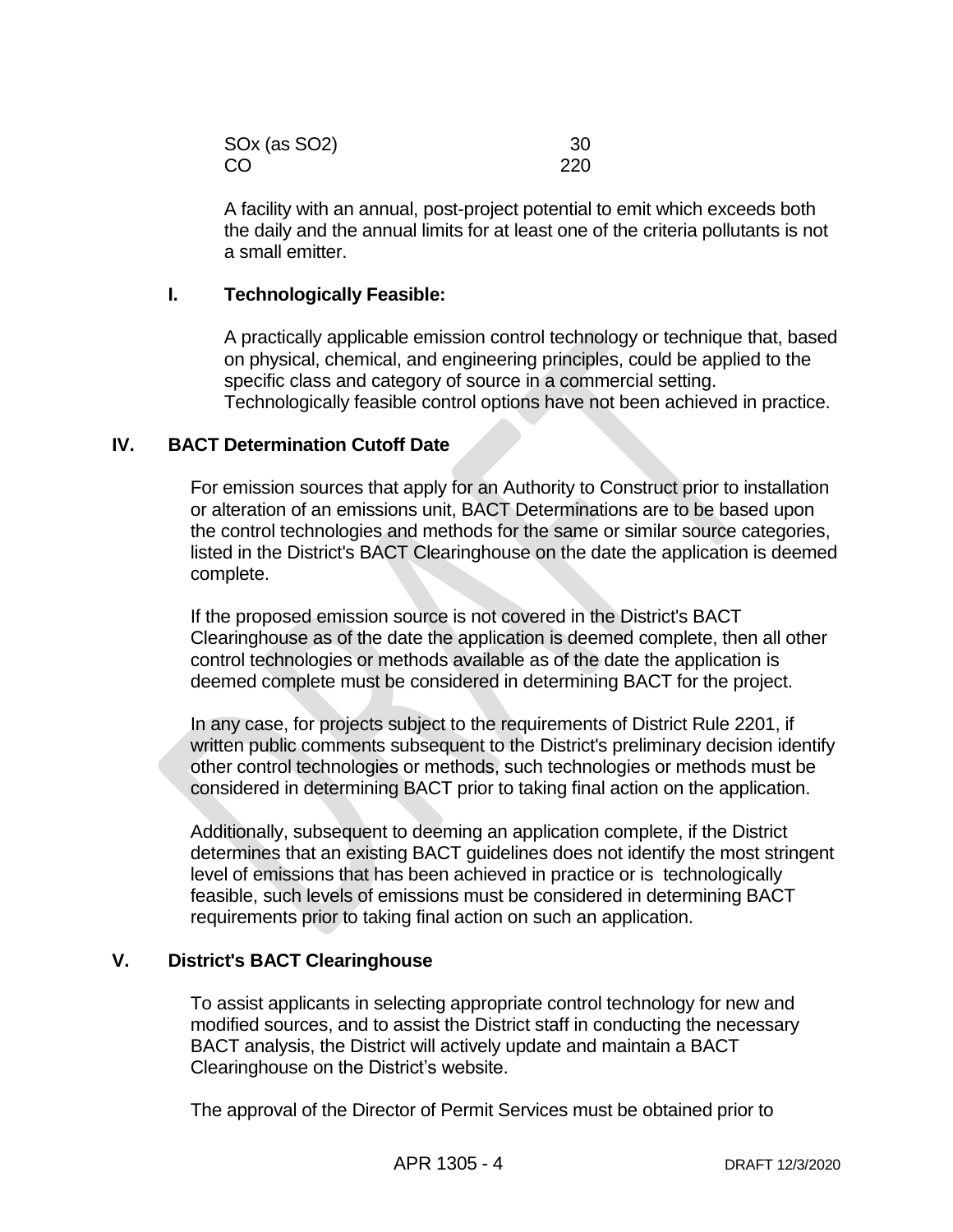incorporation of new BACT requirements in permits issued by the District. Additionally, the BACT Clearinghouse must be updated for each new determination in accordance with the procedures outlined in this policy. New determinations include those made for a class or category of source not covered in the District BACT Clearinghouse and those made for control equipment or techniques not listed the District BACT Clearinghouse for a particular class or category of source.

# **VI. Updates to the District's BACT Clearinghouse**

#### **A. New and Revised BACT Determinations**

The District will take a proactive approach to update the BACT Clearinghouse. Updates to the BACT Clearinghouse may occur when evaluating applications for new and modified sources, or when the District is made aware of and documents any of the following:

- 1. A new control technology or method is deemed as achieved in practice for a class or category of sources;
- 2. A new control technology or method is required as a part of any SIP approved by the EPA for a class or category of sources;
- 3. A new control technology or method is required in an applicable federal New Source Performance Standard; or
- 4. A new control technology or method is found to be technologically feasible for a class or category of sources.

# **B. Procedures for Updating the BACT Clearinghouse**

Updates to the District's BACT Clearinghouse shall be made in accordance with the following procedures:

- 1. New or revised BACT proposals may be made by the District staff, the applicants, or the public. New or revised control technology or methods are incorporated in the District's BACT Clearinghouse as the District staff review applications for new and modified sources, or as they become aware of new or revised control technologies or methods that are technologically feasible, achieved in practice, or incorporated in an EPA approved SIP. In order to update the District's BACT Clearinghouse, the following information must be documented:
	- a) Name and location of the source utilizing the control technology. Include the type of business and the size of the source. When necessary, information on the size of source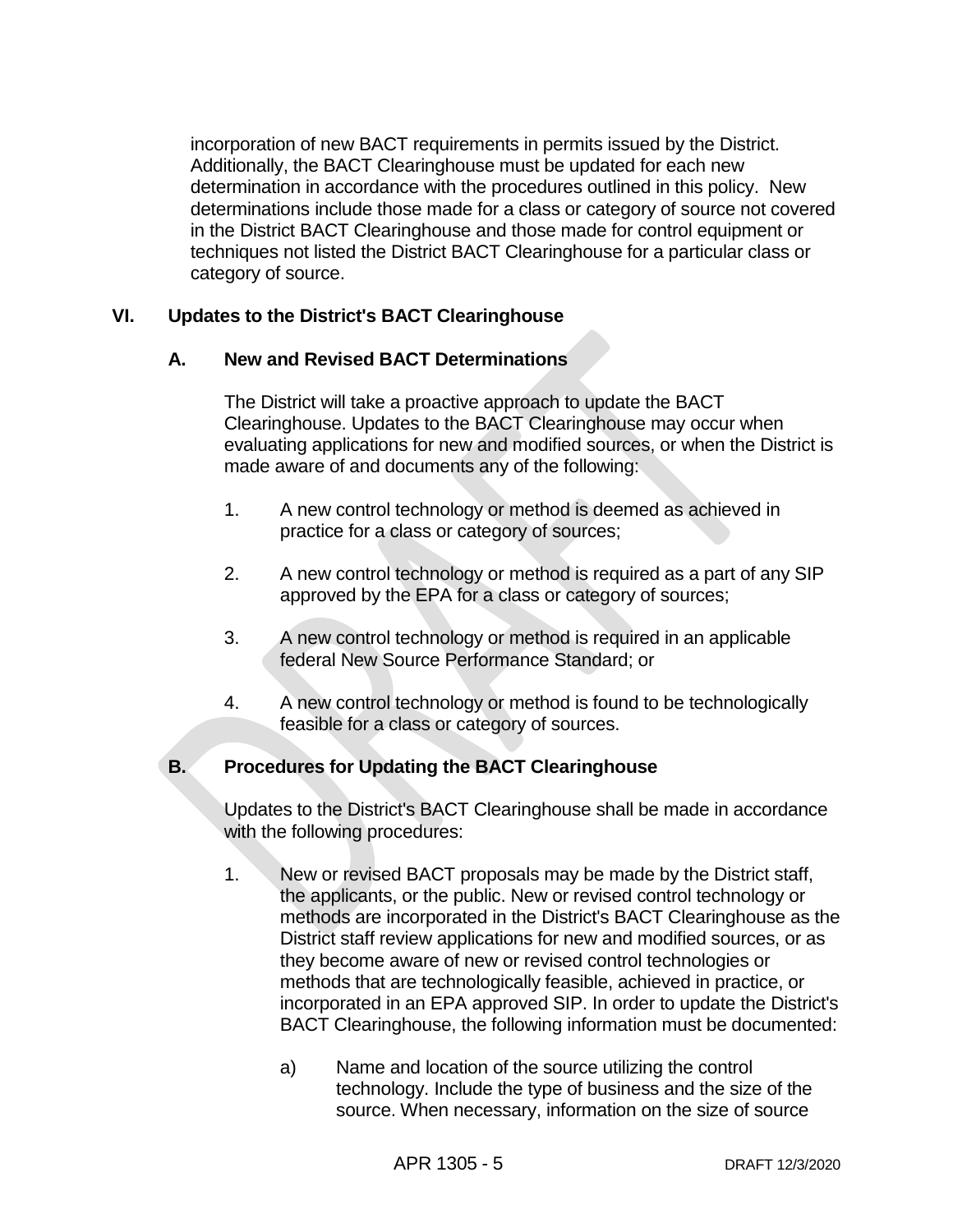should include data on the emissions unit as well as the stationary source.

- b) Manufacturer and type of pollution control device.
- c) Performance requirements specified under applicable permits issued by this district or any other permitting agency, or contained in an EPA approved SIP. Include the date of BACT Determination or the effective date of the new standard.
- d) Available test or performance data.
- e) For addition of a technologically feasible control measure, appropriate technical and engineering data to substantiate technological feasibility for the affected class and category of sources.
- 2. The above documentation must be forwarded to the Director of Permit Services.
- 3. Additional and revised Determinations will only be approved if they comply with the definition of BACT in District Rule 2201.
- 4. Upon approval by the Director of Permit Services, additional and revised Determinations will be posted to the District BACT clearinghouse.

# **VII. Determination of Achieved-in-Practice**

For a control technology to be deemed as having been achieved in practice, the following conditions must be met:

- The rating and capacity for the unit where the control was achieved must be approximately the same as that for the proposed unit.
- The type of business (i.e. class of source) where the emissions units are utilized must be the same.
- The availability of resources (i.e. fuel, water) necessary for the control technology must be approximately the same.

Under the above circumstances, a control technology can be deemed as having been achieved in practice, and can be required as BACT without having to make a cost effectiveness determination.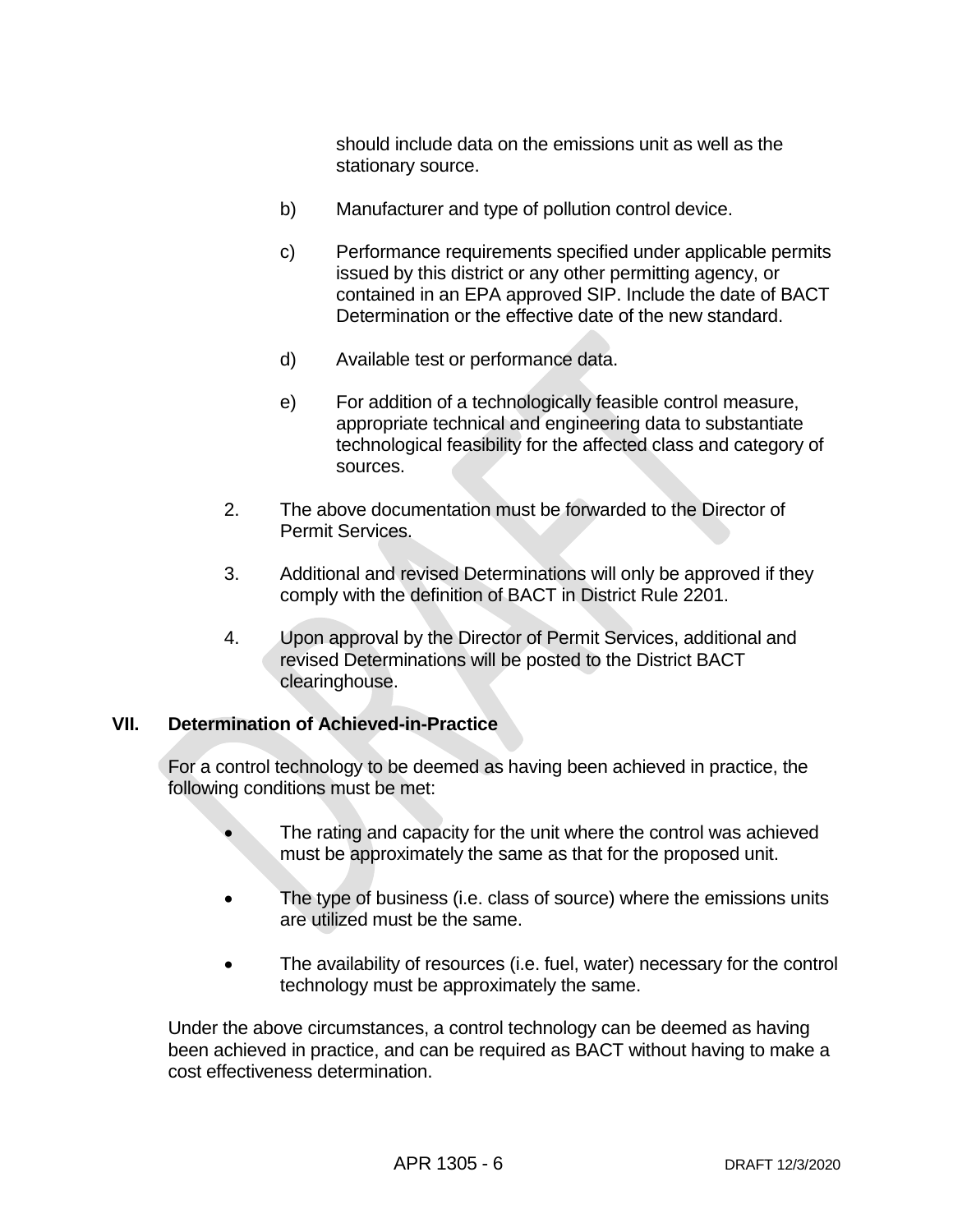# **VIII. BACT Analysis During the Preliminary Review of Applications**

The primary purpose of the Preliminary Review of an application is to determine its completeness within the 30-day statutory deadline. To deem the application complete, in addition to the other necessary information, it must contain the necessary data to conduct a top-down BACT analysis, and to ensure compliance with the BACT requirements.

Ordinarily, a detailed BACT analysis will be performed as a part of the Application Review after the application is deemed complete. However, in cases where without a detailed BACT analysis, it is obvious that the proposal does not comply with the BACT requirements, the applicant must be notified of the BACT deficiencies in the form of an application incompleteness letter.

# **IX. Top-Down BACT Analysis**

A top-down BACT analysis shall be performed as a part of the Application Review for each application subject to the BACT requirements pursuant to the District's NSR Rule. The following steps shall be documented in a top-down analysis: (For source categories or classes covered in the BACT Clearinghouse, relevant information under each of the following steps may be simply cited from the Clearinghouse without further analysis.)

# **A. Step 1 - Identify All Control Technologies**

The first step in a top-down analysis is to identify, for the emissions unit in question, all available control options. Available control options are those air pollution control technologies or techniques, including alternate basic equipment or process with a practical potential for application to the emissions unit in question. The control alternatives should include not only existing controls for the source category in question, but also through technology transfer, controls applied to similar source categories and gas streams.

For classes and categories covered in the District's BACT Clearinghouse, the list of available control technologies shall be limited to those listed in the Clearinghouse as of the date the application is deemed complete, except when allowed pursuant to Section IV of this policy.

# **B. Step 2 - Eliminate Technologically Infeasible Options**

In the second step, the technological feasibility of the control options identified in Step 1 is evaluated with respect to the source-specific or emissions unit- specific factors. To exclude a control option, a demonstration of technical infeasibility must be clearly documented and should show, based on physical, chemical, and engineering principles, that technical difficulties would preclude the successful use of the control option for the emissions unit under review.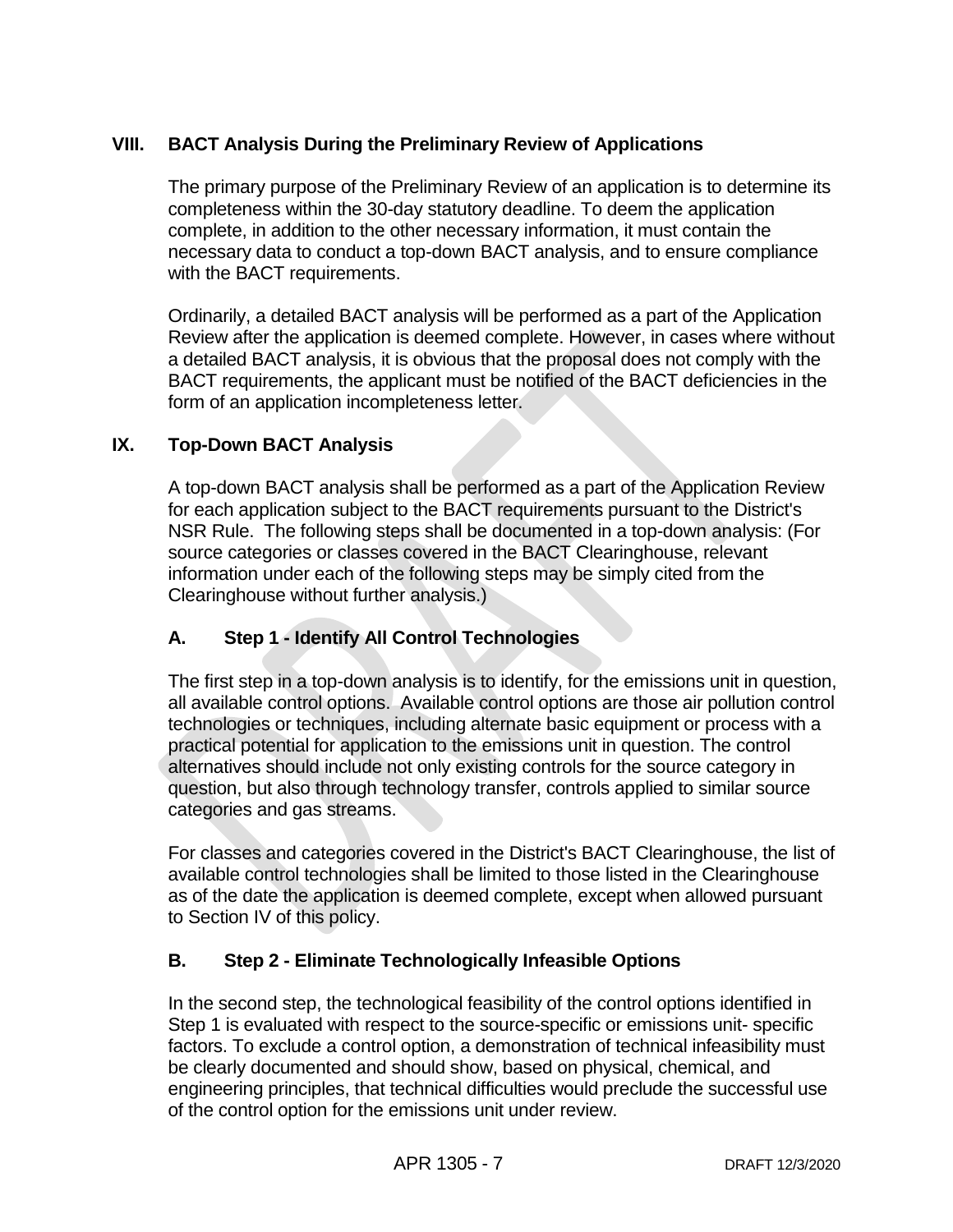For classes or categories of sources covered in the District's BACT Clearinghouse, all controls listed as technologically feasible must be considered in the final BACT selection and must not be eliminated in this step.

# **C. Step 3 - Rank Remaining Control Technologies by Control Effectiveness**

In Step 3, all remaining control alternatives not eliminated in Step 2 must be ranked and then listed in order of overall control effectiveness for the pollutant under review, with the most effective control alternative at the top. A separate list should be prepared for each pollutant and for each emissions unit subject to the BACT requirement. The list should present the array of control alternatives and should indicate the effectiveness of each alternative. The list should also indicate if the alternative has been achieved in practice for the class and category of source in question.

# **D. Step 4 - Cost Effectiveness Analysis**

After the identification of available and technologically feasible control options, economic impacts are considered to arrive at the final level of control. After performing a cost effectiveness analysis, in accordance with the procedures outlined in Section X of this policy, control options that are not cost effective, except for controls that are achieved in practice or are required by an EPA approved SIP, shall be eliminated from consideration.

Cost effectiveness analysis is not required under the following circumstances:

- 1. The applicant is proposing the most effective alternative in the ranking list from Step 3.
- 2. The most effective alternative in the ranking list from Step 3 has been achieved in practice or is required pursuant to an EPA approved SIP for the class and category of source in question.
- 3. Cost effectiveness analysis is not required for control alternatives which are deemed achieved-in-practice, except for achieved-in-practice alternate basic equipment or process. (A cost effectiveness analysis must always be conducted before requiring alternate basic equipment or process.)
- 4. Except for alternate basic equipment or process, a new cost effectiveness analysis is not required if cost effective analysis for the specific piece of equipment or operation was conducted by the District within 12 months preceding the date an application is received. A copy of the prior cost effectiveness analysis shall be attached to the Application Review, and its applicability must be documented in the Application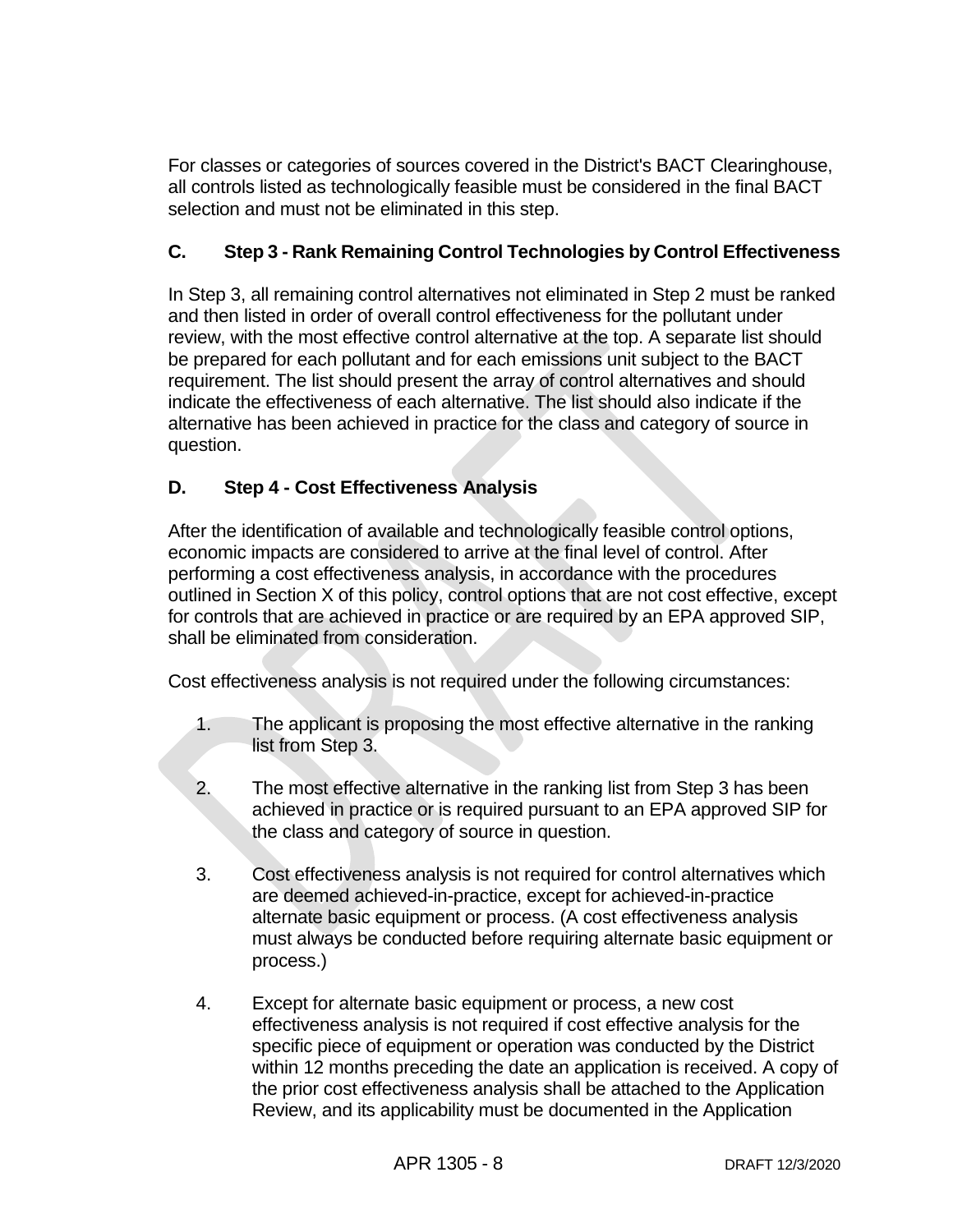Review.

# **E. Step 5 - Select BACT**

The most effective control option not eliminated in Step 4 is select as BACT for the pollutant and emissions unit under consideration, except for the following:

- 1. Unless proposed by the applicant, technologically feasible and cost effective control that is more effective than the achieved-in-practice option shall not be required for a small emitter. A small emitter shall be required to use the most effective control technology or equipment that has been achieved-in-practice, including achieved-in-practice alternate basic equipment and process for new equipment.
- 2. Alternate basic equipment or process shall not be required for modifications to, or transfer of location of existing equipment with valid District Permit to Operate.
- 3. Alternate basic equipment or process shall not be required if its use results in an increase in emissions within the District.
- 4. The applicant may propose to use any control technology other than the control technology required by the District if they can demonstrate that the proposed control technology can reduce air pollutant(s) as, or more, effectively than the required control technology.

# **X. Procedures for Conducting Cost effectiveness Analysis**

# **A. Technologically Feasible Alternatives**

1. Calculate an equivalent annual cost from a capital cost using a capital recovery factor as shown below:

$$
A = P
$$
  
\n
$$
P
$$
  
\n
$$
(1+i)^n
$$
  
\n
$$
(1+i)^n - 1
$$
  
\nwhere:

- A = Equivalent Annual Control Equipment Capital Cost
- $P =$  Present value of the control equipment, including installation cost
- $i =$  interest rate
- $n =$  equipment life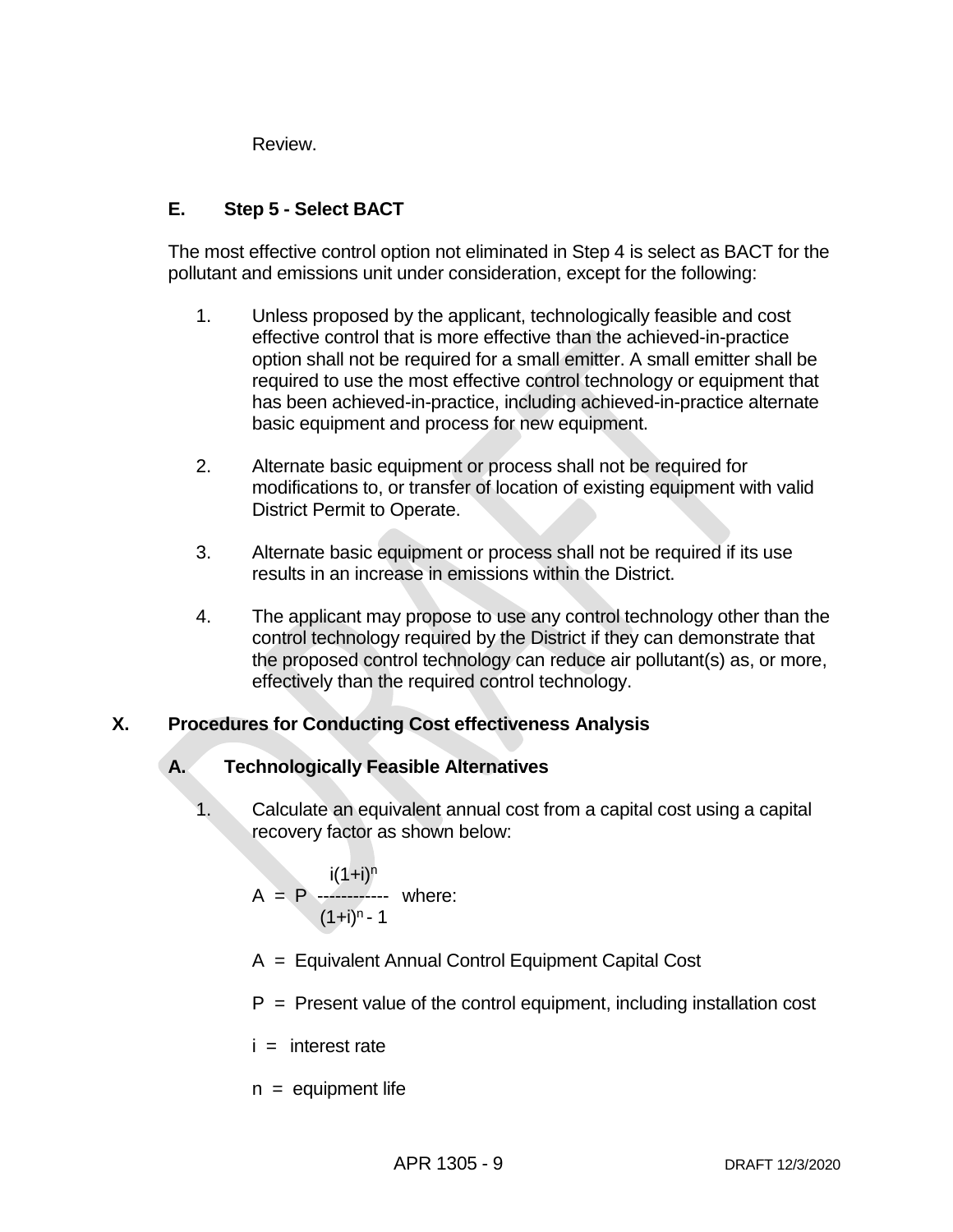- 2. Determine annual operating cost (labor, fuel, maintenance, utilities, etc.).
- 3. Calculate the total annual cost by summing the equivalent annual control equipment cost and the annual operating cost (Steps 1 and 2 above).
- 4. If BACT controls only one type of air pollutant, calculate the control cost per ton of air pollutant reduced by dividing the total annual cost (Step 3) by the annual emission reduction for the air pollutant. If the control cost per ton exceeds the cost effectiveness threshold, the BACT control option is not required.
- 5. If a BACT option controls more than one type of air pollutants, calculate a Multi-Pollutant Cost Effectiveness Threshold (MCET) for the control option using the process shown below.

Example: If a control strategy reduces 2 tons of  $NO<sub>x</sub>$ , 4 tons of  $SO<sub>x</sub>$ , and 0.1 ton of particulate matter, the MCET would be calculated as follows:

 $MCET = (2 \text{ tons } NOx/yr) * (\$31,200/ton NOx) +$ (4 tons SOx/yr) \* (\$23,200/ton SOx) + (0.1 ton PM/yr) \* (\$14,500/ton PM)  $=$  \$156,650 per year

If the total annual cost, (Step 3) exceeds this MCET, the control technology or equipment under review cannot be required as BACT.

6. If the control technology or equipment is not cost effective, perform the cost effectiveness analysis for the next less stringent control technology or equipment as appropriate.

# **B. Alternate Basic Equipment or Process:**

1. Calculate the cost effectiveness of alternate basic equipment or process using the following formula:

 $CE_{alt} = (COST_{alt} - COST_{basic}) / (EMISSION_{basic} - EMISSION_{alt})$  where:

 $CE<sub>alt</sub>$  = the cost effectiveness of alternate basic equipment expressed as dollars per ton of emissions reduced

 $COST<sub>alt</sub>$  = the equivalent annual capital cost of the alternate basic equipment plus its annual operating cost

 $COST<sub>basic</sub>$  = the equivalent annual capital cost of the proposed basic equipment, without BACT, plus its annual operating cost